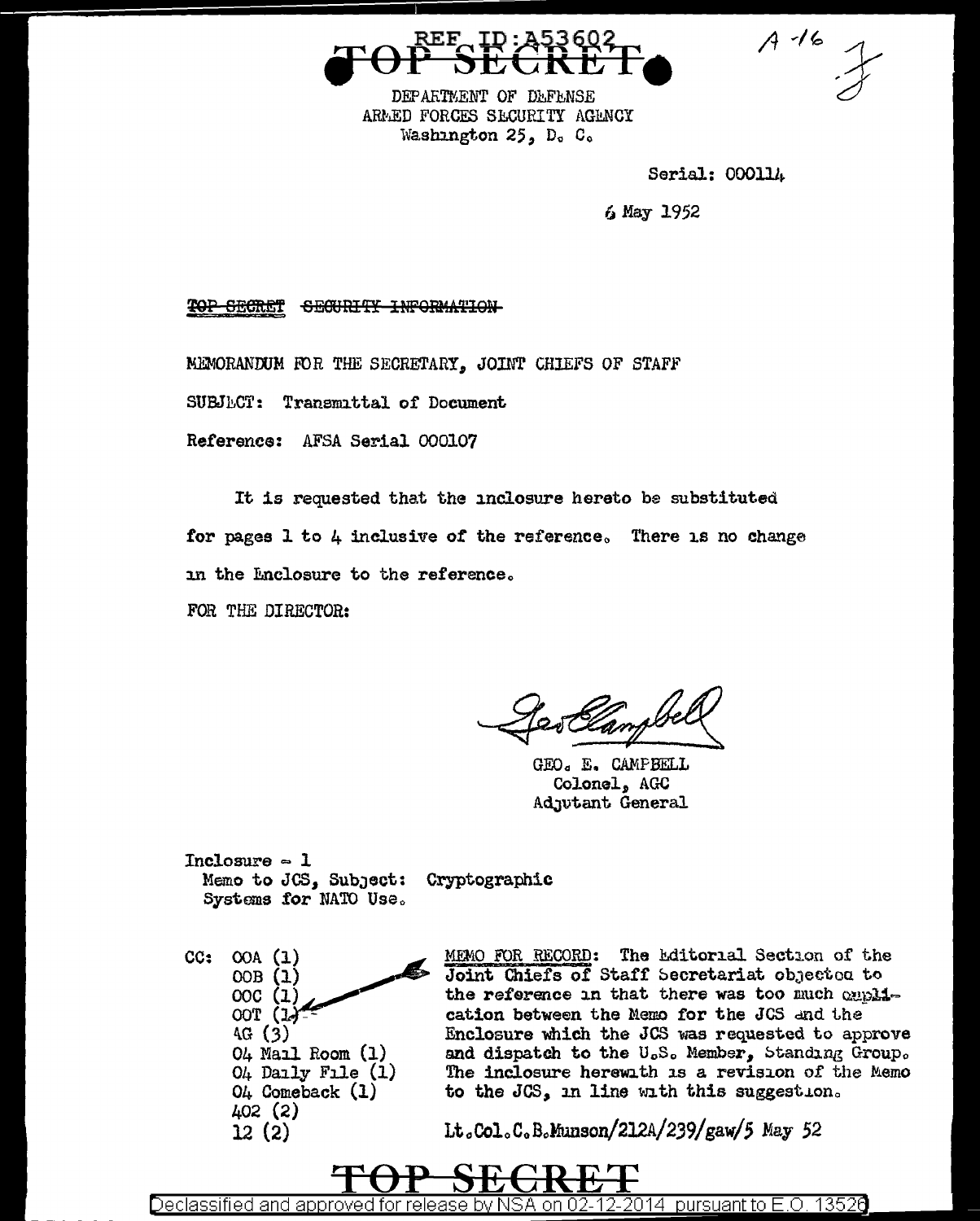TOP SECRET - SECURITY INFORMATION

Serial: 000115

MEMORANDUM FOR THE JOINT CHIEFS OF STAFF  $6$  May 1952

SUBJECT: Cryptographic Systems for NATO Use

|  |  | References: $(a)$ JCS 2074/11<br>(b) $JCS 2074/12$ | EO 3.3(h)(2)<br>PL 86-36/50 USC 3605 |
|--|--|----------------------------------------------------|--------------------------------------|
|--|--|----------------------------------------------------|--------------------------------------|

DEPARTMENT OF DEFENSE ARMED FORCES SECURITY AGENCY Washington 25, D. C.

1. Reference (b) was forwarded to this Agency for comment and recommendation as a matter of priority in connection with the study referred to in JCS 2074/11. Specifically, comments were requested on the proposal that appropriate United States agencies be directed to develop, as a matter of urgency, a plan for the provision of cryptographic material for NATO use.

2. Cryptanalytic techniques have rendered World War II cryptoequipments obsolescent before development and production of new equipments have been completed. Among these obsolescent equipments still in use is the Combined Cypher Machine (CCM). A draft memorandum (Enclosure) for the U.S. Member, Standing Group, summarizes the actions being taken and plans being formulated by the Director. AFSA. for improving NATO communication security.

It is recommended that the mamorandum in the Enclosure L. be forwarded to the U.S. Member, Standing Group.

J. N. WENGER

*<u>Rear Admiral</u>*, U. S. Navy Acting Director, Armed Forces Security Agency

Enclosure